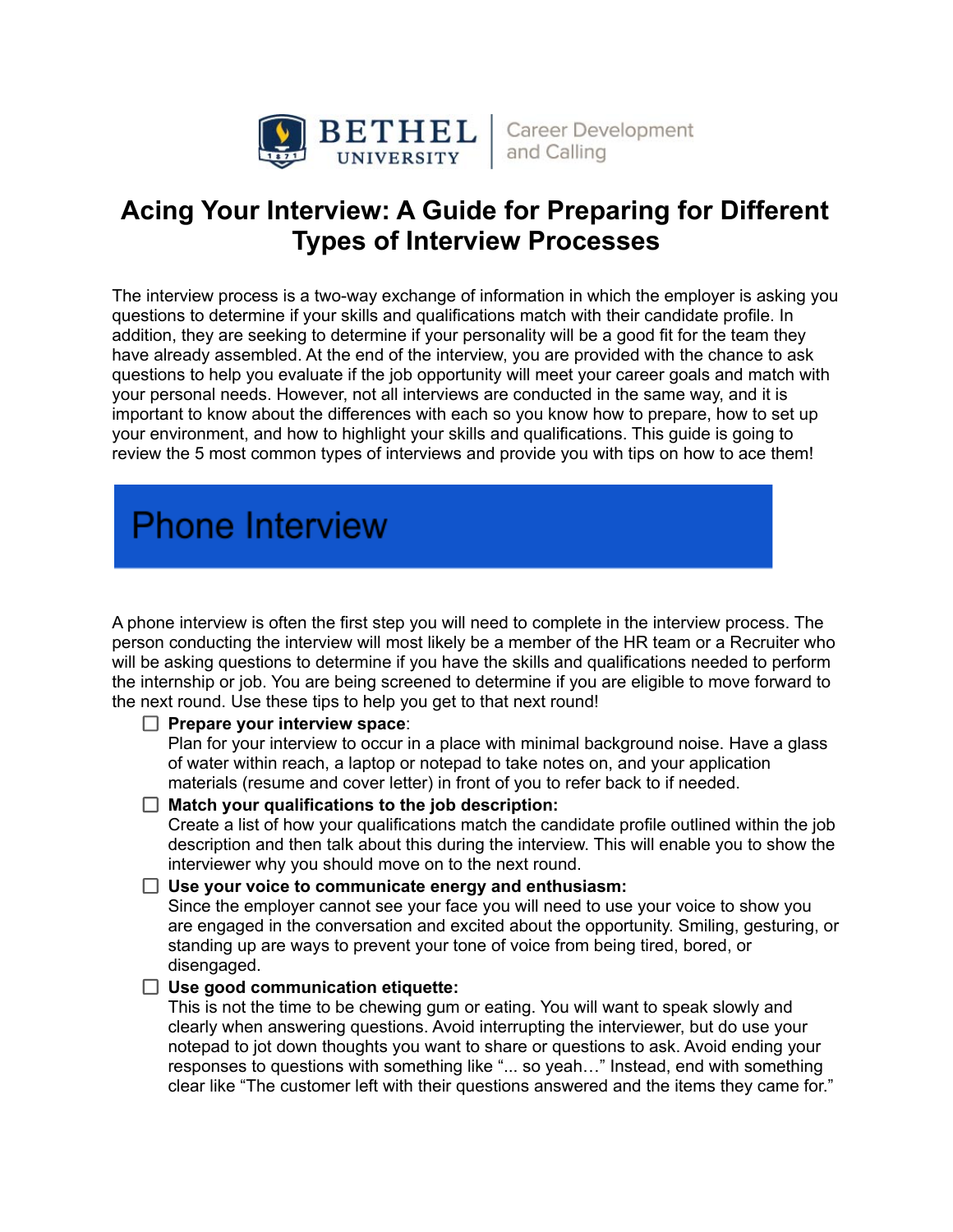# **Online Video Interview**

An online video interview is often the second, and final, step in the interview process. The person conducting the interview will most likely be the Manager or Supervisor for the internship/job you are applying for. The interview could also include a member of the team you will be joining.

#### **Practice using your technology before the interview**:

You may need to download the platform the employer has chosen to use for the interview. Once you have the platform downloaded practice using it with a friend or family member who can help you verify your audio and video is working prior to your interview.

#### **Prepare your interview space:**

Choose a location with a simple background where there are no distractions or loud noises. Face your light source to avoid having shadows, but check to ensure there is no glare from glasses, jewelry, or a watch. Position your laptop so your camera will be at eye level.

#### **Frame the shot:**

Leave 10-20% of the screen above your head above your head empty so you avoid cutting yourself off, but your head and shoulders are visible.

#### **Prepare answers to common interview questions and have stories ready to answer behavioral interview questions:**

Your interviewer/s are evaluating you to see if you have the skills and qualifications necessary to perform the job. By matching your qualifications with the job description and having stories ready which communicate your achievements and experiences you will be able to have a conversation instead of reading from a script which could make you come across as rehearsed.

# **Use professional body language:**

Avoid leaning in as this causes you to look too large and close on the interviewer's screen. Demonstrate you are engaged in the conversation by sitting up straight, smiling and nodding, and maintaining good eye contact.

# **Onsite Interview**

Some employers may choose to have the second interview occur on-site at one of their office locations. The person conducting the interview will most likely be the Manager or Supervisor for the internship/job you are applying for. The interview could also include a member of the team you will be joining.

#### **Conduct a practice run**:

The day of your interview is not the time to be driving to the interview site for the first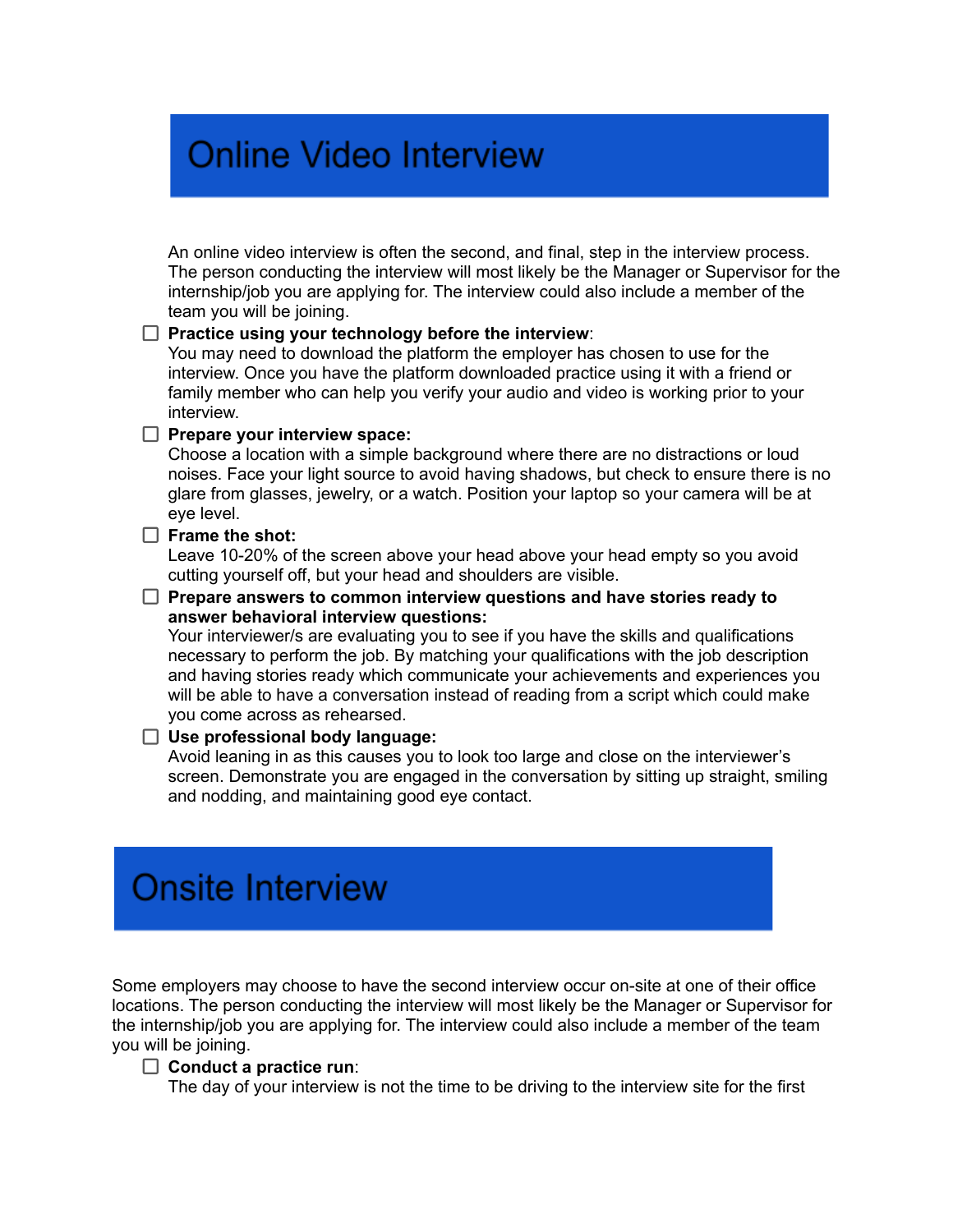time. Conduct a practice drive to the site so you know how long it takes and if there is any construction you need to be aware of.

**Bring the necessary materials:**

You will want to bring a padfolio containing pens, a notepad for you to jot down thoughts or questions, copies of your resume for yourself and everyone you are interviewing with, a list of your references, and any other materials submitted with your application such as a cover letter or a portfolio of your work.

#### **Make a connection with everyone you interact with:**

Your interview begins when you arrive at the office site and you never know who will be asked to provide feedback about you. Be polite and professional to everyone you interact with- from the receptionist to other employees and of course those interviewing you.

#### **Ensure your body language communicates confidence:**

When you go to shake hands, maintain eye contact and use a firm grip. Avoid slouching or crossing your arms. Instead, sit up straight and rest your arms to your sides or fold your hands in front of you.

# **Match the interviewer's tone:**

The interview is your opportunity to show you are a good match for the company culture. One of the ways you can accomplish this is to match the interviewer's tone. If that individual leans back in their chair, take a more relaxed and casual approach to the conversation. If they seem formal and methodical, adopt that same tone.

## **Prepare answers to common interview questions and have stories ready to answer behavioral interview questions::**

Your interviewer/s are evaluating you to see if you have the skills and qualifications necessary to perform the job. By matching your qualifications with the job description and having stories ready which communicate your achievements and experiences you will be able to have a conversation instead of reading from a script which could make you come across as rehearsed.

# **Panel Interview**

A panel interview can appear to be one of the most intimidating forms of an interview to undergo, but these tips should assist you in calming your nerves. An employer may opt to conduct a panel interview for a few reasons, first, they are trying to determine your ability to fit the culture of the company based on your qualifications. Second, the employer is seeking to determine how you perform under a stressful situation. Finally, the employer is trying to mimic the job requirements like with a sales position to determine if you have the skills and attitude needed to perform the job.

#### **Find out who will be on your panel**:

When you know the job titles of who will be on your panel you can start to get an idea of what aspects of your qualifications and skills will be of most interest to them. If you are not provided with this information, ask the individual who scheduled your interview if they could tell you a little bit about who you will be meeting with.